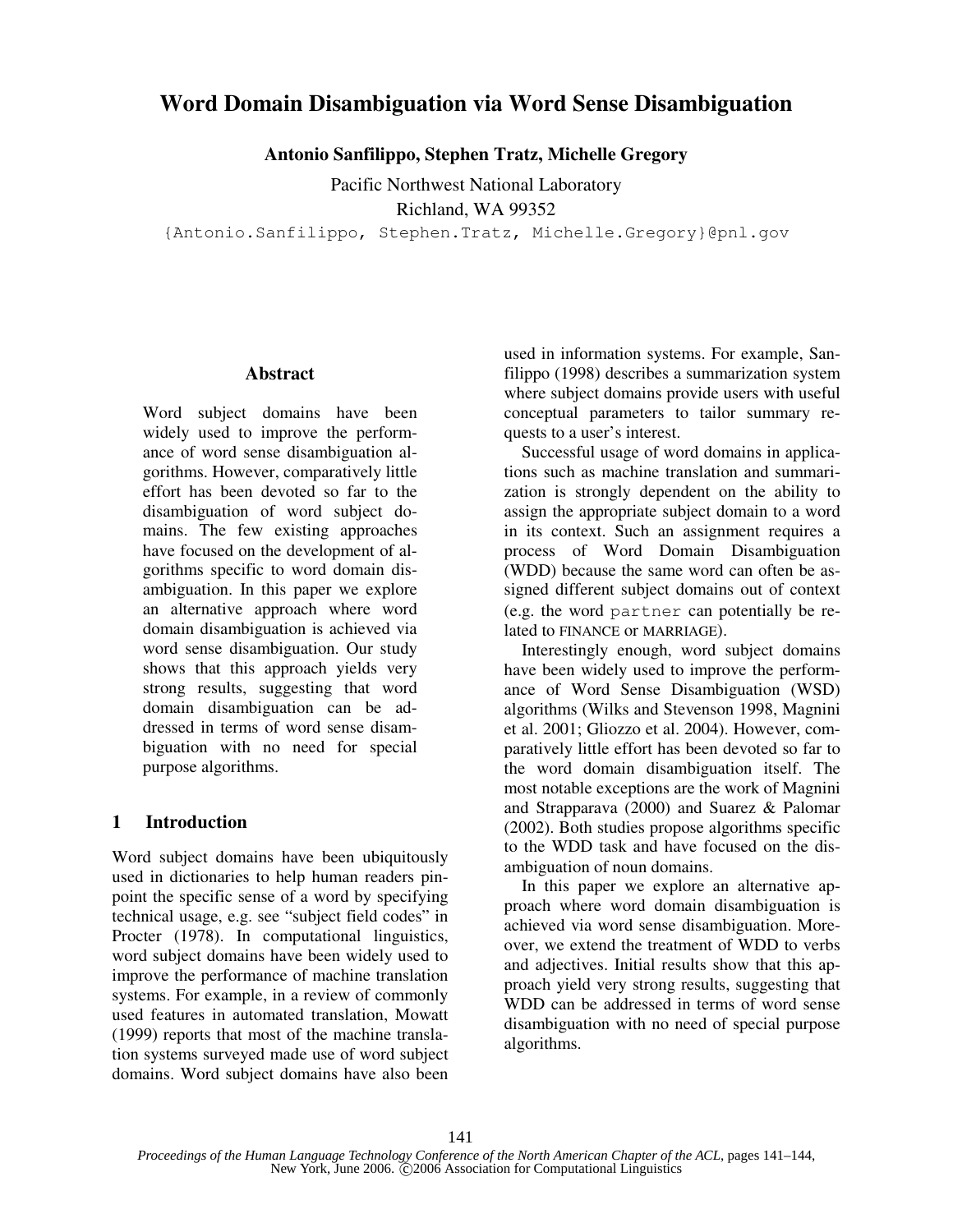| Sense | Synset and Gloss                                                                                            | Domains               | Semcor |
|-------|-------------------------------------------------------------------------------------------------------------|-----------------------|--------|
| #1    | depository financial institution, bank,<br>banking concern, banking company (a<br>$f$ inancial institution) | ECONOMY               | 20     |
| #2    | bank (sloping land)                                                                                         | GEOGRAPHY, GEOLOGY    | 14     |
| #3    | bank (a supply or stock held in re-<br>$s$ erve                                                             | ECONOMY               |        |
| #4    | bank, bank building (a building)                                                                            | ARCHITECTURE, ECONOMY |        |
| #5    | bank (an arrangement of similar<br>objects)                                                                 | FACTOTUM              |        |
| #6    | savings bank, coin bank, money box,<br>bank (a container)                                                   | ECONOMY               |        |
| #7    | bank (a long ridge or pile)                                                                                 | GEOGRAPHY, GEOLOGY    |        |
| #8    | bank (the funds held by a gambling<br>house                                                                 | ECONOMY, PLAY         |        |
| #9    | bank, cant, camber (a slope in the turn<br>of a road $)$                                                    | ARCHITECTURE          |        |
| #10   | bank (a flight maneuver)                                                                                    | TRANSPORT             |        |

Figure 1: Senses and domains for the word *bank* in WordNet Domains, with number of occurrences in SemCor, adapted from Magnini et al. (2002).

## **2 WDD via WSD**

Our approach relies on the use of WordNet Domains (Bagnini and Cavaglià 2000) and can be outlined in the following two steps:

- 1. use a WordNet-based WSD algorithm to assign a sense to each word in the input text, e.g. doctor  $\rightarrow$  doctor#n#1
- 2. use WordNet Domains to map disambiguated words into the subject domain associated with the word, e.g. doctor#n#1<sup>+</sup>doctor#n#1#MEDICINE.

### **2.1 WordNet Domains**

WordNet Domains is an extension of WordNet (http://wordnet.princeton.edu/) where synonym sets have been annotated with one or more subject domain labels, as shown in Figure 1. Subject domains provide an interesting and useful classification which cuts across part of speech and WordNet sub-hierarchies. For example, doctor#n#1 and operate#n#1 both have subject domain MEDICINE, and SPORT includes both athlete#n#1 with top hypernym lifeform#n#1 and sport#n#1 with top hypernym act#n#2.

### **2.2 Word Sense Disambiguation**

To assign a sense to each word in the input text, we used the WSD algorithm presented in Sanfilippo et al. (2006). This WSD algorithm is based on a supervised classification approach that uses  $SemCor<sup>1</sup>$  as training corpus. The algorithm employs the OpenNLP MaxEnt implementation of the maximum entropy classification algorithm (Berger et al. 1996) to develop word sense recognition signatures for each lemma which predicts the most likely sense for the lemma according to the context in which the lemma occurs.

Following Dang & Palmer (2005) and Kohomban & Lee  $(2005)$ , Sanfilippo et al.  $(2006)$ use contextual, syntactic and semantic information to inform our verb class disambiguation system.

- Contextual information includes the verb under analysis plus three tokens found on each side of the verb, within sentence boundaries. Tokens included word as well as punctuation.
- Syntactic information includes grammatical dependencies (e.g. subject, object) and morpho-syntactic features such as part of speech, case, number and tense.
- Semantic information includes named entity types (e.g. person, location, organization) and hypernyms.

We chose this WSD algorithm as it provides some of the best published results to date, as the comparison with top performing WSD systems in Senseval3 presented in Table 1 shows---see http://www.senseval.org and Snyder & Palmer (2004) for terms of reference on Senseval3.

<sup>&</sup>lt;sup>1</sup> http://www.cs.unt.edu/~rada/downloads.html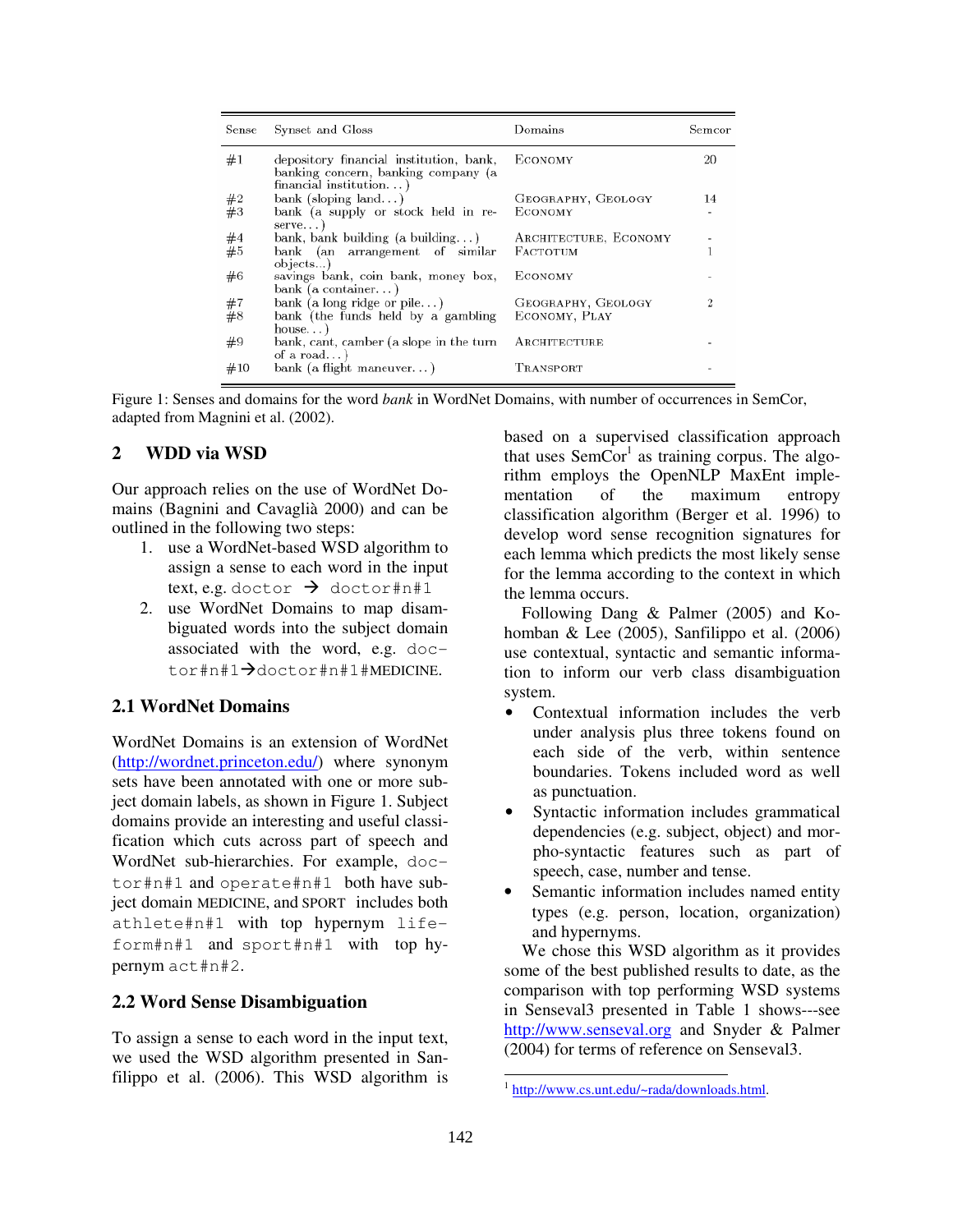| <b>System</b>          | <b>Precision</b> | <b>Fraction of</b> |
|------------------------|------------------|--------------------|
|                        |                  | Recall             |
| Sanfilippo et al. 2006 | 61%              | 22%                |
| <b>GAMBL</b>           | 59.0%            | 21.3%              |
| SenseLearner           | 56.1%            | 20.2%              |
| <b>Baseline</b>        | 52.9%            | $19.1\%$           |

Table 1: Results for verb sense disambiguation on Senseval3 data, adapted from Sanfilippo et al. (2006).

## **3 Evaluation**

To evaluate our WDD approach, we used both the SemCor and Senseval3 data sets. Both corpora were stripped of their sense annotations and processed with an extension of the WSD algorithm of Sanfilippo et al. (2006) to assign a WordNet sense to each noun, verb and adjective. The extension consisted in extending the training data set so as to include a selection of WordNet examples (full sentences containing a main verb) and the Open Mind Word Expert corpus (Chklovski and Mihalcea 2002).

The original hand-coded word sense annotations of the SemCor and Senseval3 corpora and the word sense annotations assigned by the WSD algorithm used in this study were mapped into subject domain annotations using WordNet Domains, as described in the opening paragraph of section 2 above. The version of the SemCor and Senseval3 corpora where subject domain annotations were generated from hand-coded word senses served as gold standard. A baseline for both corpora was obtained by assigning to each lemma the subject domain corresponding to sense 1 of the lemma.

WDD results of a tenfold cross-validation for the SemCor data set are given in Table 2. Accuracy is high across nouns, verbs and adjectives.<sup>2</sup> To verify the statistical significance of these results against the baseline, we used a standard proportions comparison test (see Fleiss 1981, p. 30). According to this test, the accuracy of our system is significantly better than the baseline.

The high accuracy of our WDD algorithm is corroborated by the results for the Senseval3 data set in Table 3. Such corroboration is important as the Senseval3 corpus was not part of the data set used to train the WSD algorithm which provided the basis for subject domain assign-

ment. The standard comparison test for the Senseval3 is not as conclusive as with SemCor. This is probably due to the comparatively smaller size of the Senseval3 corpus.

|                 | <b>Nouns</b> | <b>Verbs</b> | Adj.s   | <b>Overall</b> |  |
|-----------------|--------------|--------------|---------|----------------|--|
| Accuracy        | 0.874        | 0.933        | 0.942   | 0.912          |  |
| <b>Baseline</b> | 0.848        | 0.927        | 0.932   | 0.897          |  |
| p-value         | 4.6e-54      | $1.4e-07$    | 5.5e-08 | 1.4e-58        |  |
| T1120C T11      |              |              |         |                |  |

Table 2: SemCor WDD results.

|                                                                                | <b>Nouns</b> | <b>Verbs</b> | Adj.s | <b>Overall</b> |  |
|--------------------------------------------------------------------------------|--------------|--------------|-------|----------------|--|
| <b>Accuracy</b>                                                                | 0.797        | 0.908        | 0.888 | 0.848          |  |
| <b>Baseline</b>                                                                | 0.783        | 0.893        | 0.862 | 0.829          |  |
| p-value                                                                        | 0.227        | 0.169        | 0.151 | 0.048          |  |
| $T_{\rm eff}$ 1.1. 2. $\Omega_{\rm F}$ = $\Omega_{\rm F}$ WDD $\Omega_{\rm F}$ |              |              |       |                |  |

Table 3: Senseval3 WDD results.

### **4 Comparison with Previous WDD Work**

Our WDD algorithm compares favorably with the approach explored in Bagnini and Strapparava (2000), who report 0.82 p/r in the WDD tasks for a subset of nouns in SemCor.

Suarez and Palomar (2002) report WDD results of 78.7% accuracy for nouns against a baseline of 68.7% accuracy for the same data set. As in the present study, Suarez and Palomar derive the baseline by assigning to each lemma the subject domain corresponding to sense 1 of the lemma. Unfortunately, a meaningful comparison with Suarez and Palomar (2002) is not possible as they use a different data set, the DSO corpus.<sup>3</sup> We are currently working on repeating our study with the DSO corpus and will include the results of this evaluation in the final version of the paper to achieve commensurability with the results reported by Suarez and Palomar.

### **5 Conclusions and Further Work**

Current approaches to WDD have assumed that special purpose algorithms are needed to model the WDD task. We have shown that very competitive and perhaps unrivaled results (pending on evaluation of our WDD algorithm with the DSO corpus) can be obtained using WSD as the basis for subject domain assignment. This improvement in WDD performance can be used to

<sup>&</sup>lt;sup>2</sup> We have not worked on adverbs yet, but we expect comparable results.

<sup>&</sup>lt;sup>3</sup> http://www.ldc.upenn.edu/Catalog/CatalogEntry.jsp?cata logId=LDC97T12.